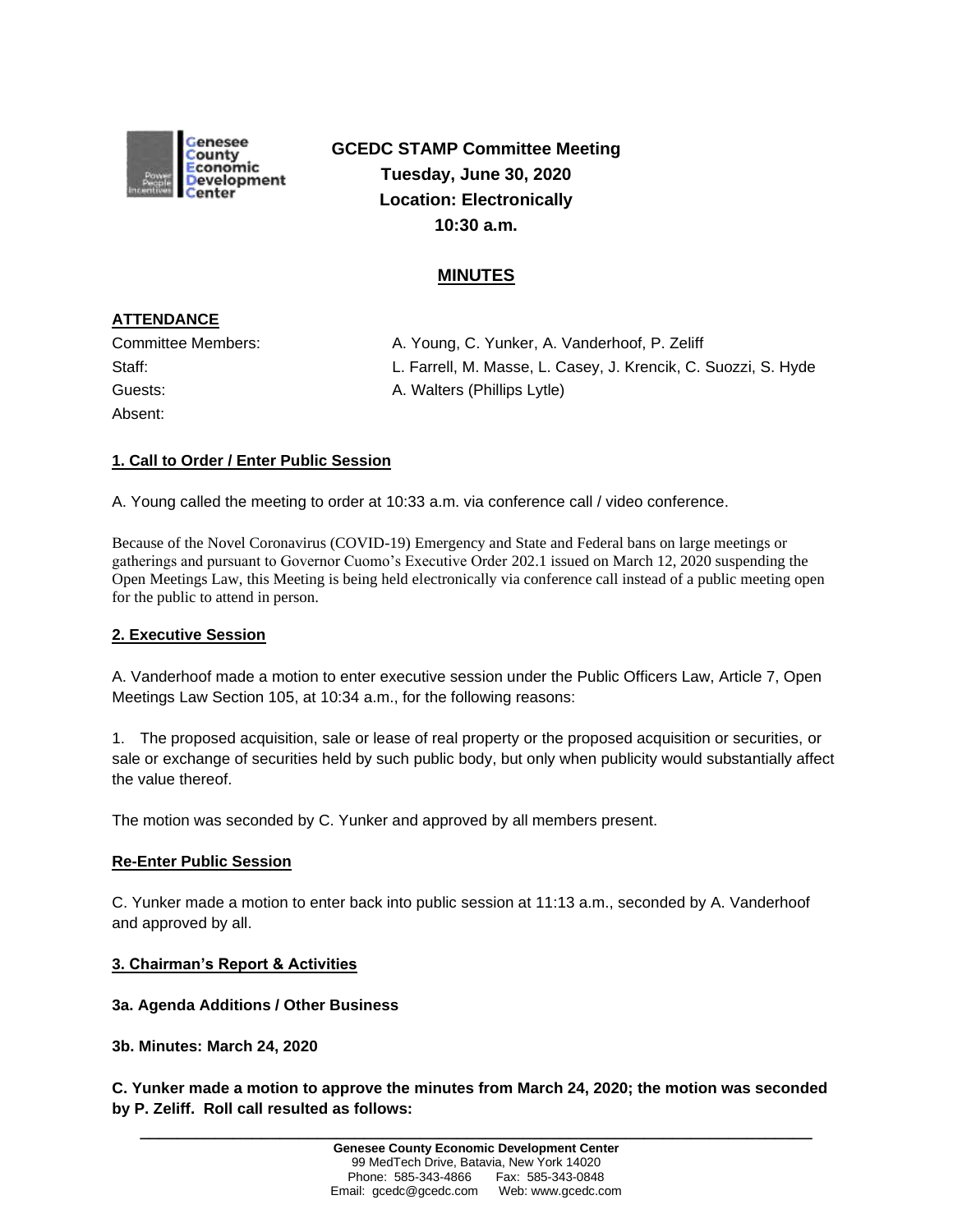P. Zeliff - Yes A. Young - Yes C. Yunker - Yes A. Vanderhoof- Yes

**The item was approved as presented.**

#### **4. Discussions / Official Recommendations to the Board:**

**4a. Lead Agency SEGQ Update Process Review** – M. Masse stated that the GCEDC is required to do a SEQRA (State Environmental Quality Review Act) update related to STAMP. In 2012, the GCEDC issued an initial environmental impact statement, which had the assumption of 3 million gallons per day of water and sewer. In 2016 the statement was updated with an increase for Project Eagle / 1366. Now, with a better understanding of the design and engineering along with the route analysis for large water and sewer, as well as the substation, the GCEDC must complete another SEQRA update to encompass these known modifications. Last month, the GCEDC sent out an intent to remain lead agency status. This has not been contested. The NYSDEC did allow the GCEDC to remain as Lead Agency.

M. Masse then introduced A. Walters (Phillips Lytle) to discuss the responsibility of the Committee and Board as related to the SEQRA update. A. Walters reviewed key points and specific project modifications outlined in his memo to M. Masse dated June 25, 2020. This memo was included with the meeting materials. A. Walters noted that the SEQRA update is comprehensive and a critical part of making the infrastructure permit ready. The Tech Team developed documentation and analysis on potential environmental issues involved with these modifications. There will be a few more reports to review, specifically, archeological reports, before action is taken on the SEQRA update. Reports have been provided to all interested and involved agencies. More detail on those reports and any comments from any of those interested and involved agencies will be summarized for the Committee and Board to review. The Committee and Board is required to take a "hard look" at these changes to see if there are any significant adverse environmental impacts that are not covered in the environmental impact statement. Finally, if ready, A. Walters will present a resolution or determination for the STAMP Committee to consider next month.

**4b**. **Resolution to Submit an Application for Transportation & Utility Systems & Facilities on Federal Lands** – The GCEDC has completed the NEPA process with the US Fish and Wildlife Service for the Iroquois Refuge and received a favorable compatibility determination for our force main project for STAMP to a proposed direct discharge location in Oak Orchard Creek in Shelby Center. The next step is to submit an Application for Transportation and Utility Systems and Facilities on Federal lands to receive our permit for construction. One of the requirements is to have the Board pass a resolution authorizing the submission of the application.

Resolution No.  $07/20 - 04$ 

RESOLUTION AUTHORIZING THE GENESEE COUNTY INDUSTRIAL DEVELOPEMNT AGENCY D/B/A GENESEE COUNTY ECONOMIC DEVELOPMENT CENTER (THE "AGENCY") TO EXECUTE CERTAIN APPLICATION DOCUMENTS IN CONNECTION WITH A CERTAIN PROJECT.